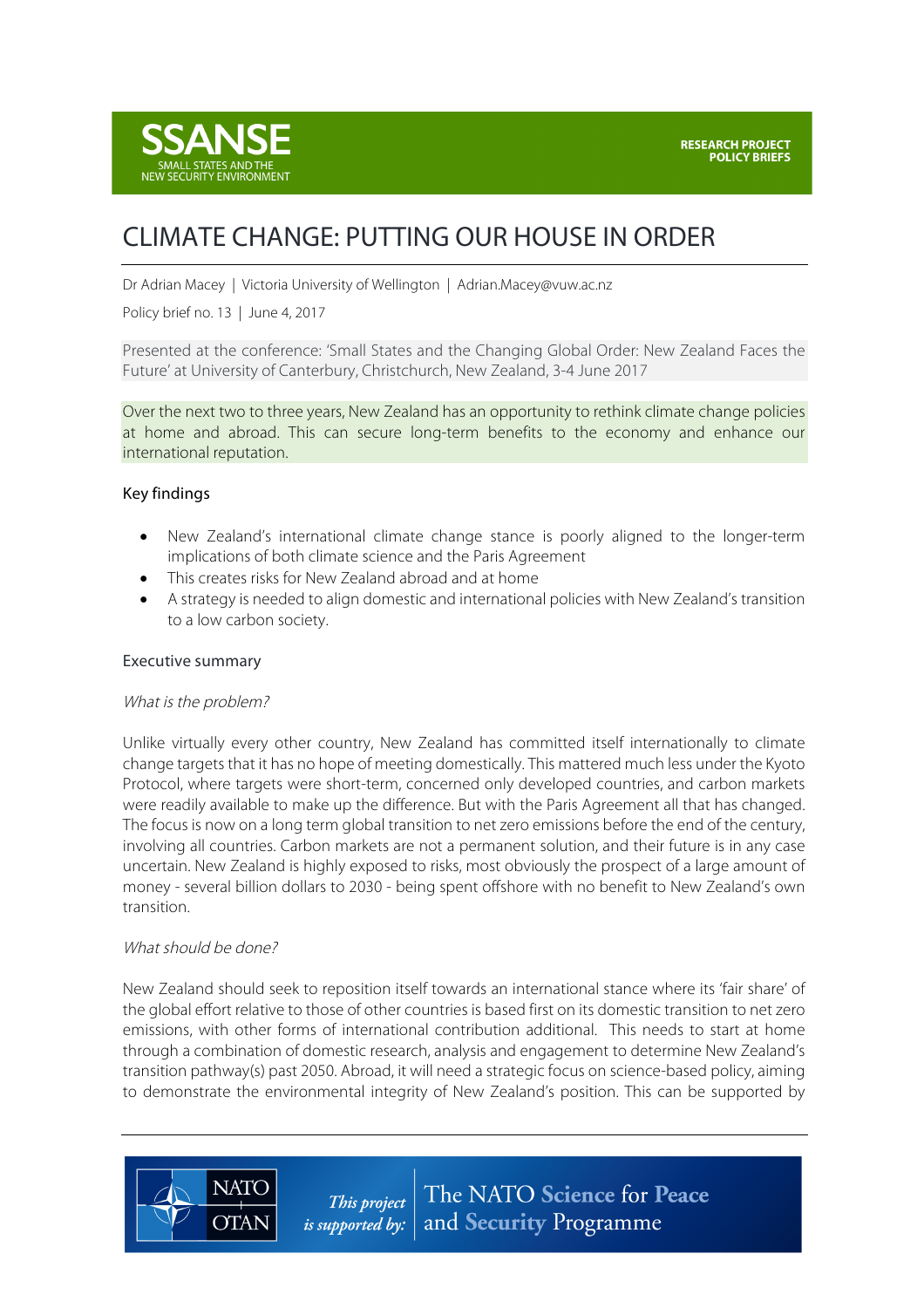international diplomacy, drawing on New Zealand's expertise and credibility in the international climate change negotiations.

## Analysis

The Kyoto Protocol was the first step to quantify reductions in emissions. While the expectation was that the bulk of the effort to reduce emission would take place through domestic reductions, market mechanisms were also put in place, and no quantitative limit on use of international carbon markets was specified. The logic of the use of markets was sound, and reflected a principle of the UNFCCC (the UN Framework Convention on Climate Change) that least cost emissions reductions (getting the most tonnes of  $CO<sub>2</sub>$  for the dollar) made sense from a global perspective. Where emissions are reduced makes no difference to the atmosphere. It was thus logical that wealthy countries were allowed to meet part of their commitments through paying for emissions reductions in developing countries, with the added benefits to the latter of technology transfer. The Kyoto Protocol introduced carbon budgets for developed country parties only, and for a relatively brief period, 2008-2012. A second commitment period to 2020, and surely the last, has only a handful of participants, European countries and Australia.

Since the Paris Agreement in 2015, the global objective has been redefined. With the need to limit global warming to 2 degrees above pre-industrial levels, it is clear that what is needed is a transition, before the end of the century, to net zero emissions (or at least net zero emissions of long-lived gases, principally  $CO<sub>2</sub>$  from fossil fuels.). This means that ultimately all countries will have a transition to make. Thus long term transition pathways are more important than short term targets and timetables. This does not obviate the need for early action to reduce emissions, and the Paris Agreement contains 2030 targets for developed countries similar to Kyoto. But over the longer term it is the former that will dominate. There is already an expectation in the Paris Agreement that countries will come forward with long term transition plans. Another difference isthe built-in flexibility that countries have to determine their own contributions reflecting their own national circumstances. This gives scope to tailor international contributions to a country's economy and its emissions profile.

New Zealand has not yet adjusted its stance to reflect Paris. It has continued with a narrative and core assumptions inherited from the Kyoto era. Commonly-aired assumptions are:

- We can't be credible in terms of burden-sharing if we adopt anything less ambitious than our current targets (the 2030 target is 30% below 2005 or 11% below 1990, compared with the 2020 target of 5% below 1990, and the 2012 target of 1990 levels).
- We are at a unique disadvantage because of two key factors the high proportion of renewable electricity and the large agriculture sector, responsible for almost half our emissions. Both these factors combine to limit the mitigation potential New Zealand has, and conversely to make emissions reductions more expensive than for many other countries.
- Without an international market that has adequate and affordable supply of carbon units, we can't meet our target.

There are many others that go to make up the narrative, which is heavily defensive in the sense of being more about what New Zealand can't do rather than what it can do. One other example is the 'carbon leakage' argument, which is that if agriculture has to pay for its emissions, the sector will become uncompetitive; producers in other countries with more emissions-intensive production will take over so it will be worse for the planet. All these assumptions and assertions are questionable. If

**NATO** 

**OTAN** 

The NATO Science for Peace This project *is supported by:*  $\vert$  and **Security** Programme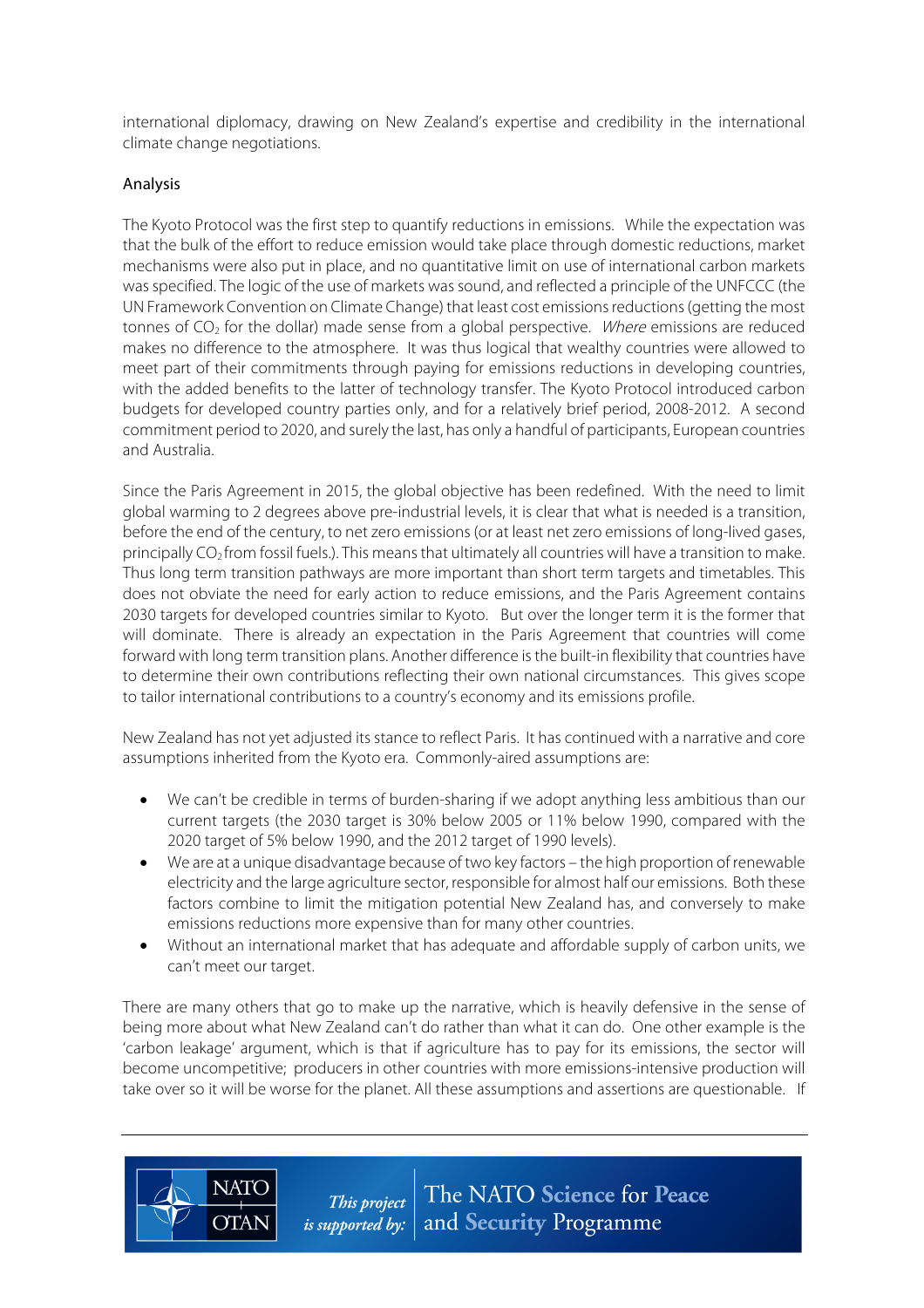the task is seen as a transition to net zero, it is absurd for New Zealand to be penalised for being well ahead of the play on decarbonising electricity. Similarly, there seems no reason that New Zealand should be at a disadvantage for having a large food-producing sector. Seen from this perspective New Zealand's 2030 target could even be seen as *too* ambitious rather than the prevailing view that it is inadequate. Other developed countries have tabled a domestic-only target. No other country is forced to rely for up to 80% on international markets (according the government's albeit questionable modelling) – essentially subsidising other countries' emissions reductions. Given a potential shortfall of the order of 200 million tonnes of  $CO<sub>2</sub>$  for the 2030 target, the bill for 2020-2030 could come to several billion dollars at expected carbon prices. \$14-20 billion is a mid-range estimate. This expenditure would contribute nothing to New Zealand's own transition – in fact it would impede it by drawing away resources. The impact on the economy is of a comparable scale to the Trans Pacific Partnership - whose benefits with the US in according to the Government would be \$2.7 billion annually by 2030.

One problem inherent to the UNFCCC system is that the ambition of a country's international contribution tends to be measured by the raw number of the economy-wide target which conflates the domestic and international components. This is a gross over-simplification that tends to understate national circumstances. It has even less validity now than it had in a Kyoto context. A better basis for the core burden-sharing discussion would be to start from the domestic target alone. Burden-sharing could thus be informed by sector by sector comparisons including how each sector stands up against world's best practice. This would also remove the need for New Zealand's assertion of 'unique' circumstances- which is in any case less valid and less useful now when many developing countries also have a large proportion of agriculture in their emissions, and/or a high proportion of renewable electricity. The domestic reductions would not exhaust international contributions, which can take many forms including aid for renewable energy projects in poorer countries, contributions to the Green Climate Fund, and research such as New Zealand is engaged in for agriculture.

### Why does this matter to NZ?

Effective action and policies on climate change are important both for our own prosperity and our international reputation. Current policy settings are based on an outdated framing of the issues and will lead to inefficient resource allocation in the New Zealand economy with no benefit to the global common good. They leave New Zealand in an unnecessarily defensive position. They prevent New Zealand benefiting from its natural advantages especially its abundant supply and potential for renewable energy. The current position on international markets, inherited from Kyoto, creates no incentives for the fundamental domestic reductions and transition that are needed.

## What should NZ do?

**NATC** 

**OTAN** 

At home, work has already begun to fill data and modelling gaps. This should be completed, and a reassessment carried out sector by sector of New Zealand's mitigation potential and possible decarbonisation pathways. The relatively emissions-intensive sectors of transport and stationary energy (industrial heat principally) should be given priority. Agriculture should be included in a manner that fully recognises its specific characteristics, including the issues relating to methane as a short-lived gas. The role of domestic and international carbon markets should be assessed from a perspective of how best to facilitate the long term transition. Forestry also has an important role which can be affected by carbon market settings. Transparency of information, public engagement and involvement of stakeholders from all sectors will assist in developing a national consensus.

> The NATO Science for Peace This project *is supported by:*  $\vert$  and **Security** Programme